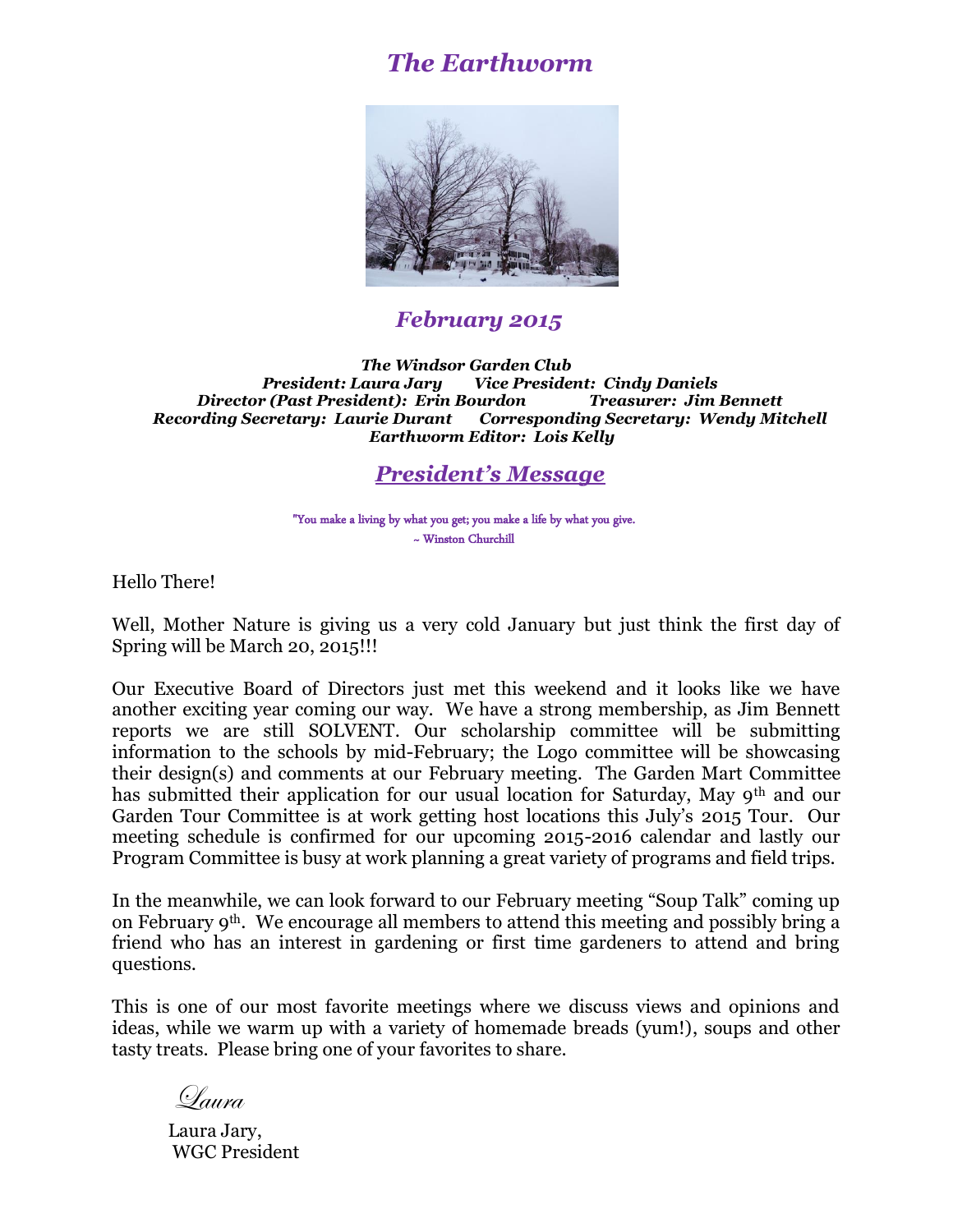**1. December 2014:** As always a good time was had by all who attended to create wreaths for local organizations. A great turn out and everyone enjoyed catching up and are looking forward to another successful year in 2015.

The Holiday Brunch was a success as always and well attended. A reservation has been made for next year's brunch which will be on December 6th at noon. Seems a long way off but the way time flies it will be here before you know it.

- **2. Next Meeting:** Our next meeting on February 9th will be our "Soup Talk" and social event with questions being asked and answered. Members are asked to bring their specialties, whether it is soup, bread, salad or dessert. **For those of you bringing soup, please bring soup spoons**. Bowls, plates, napkins, cups and regular plastic ware will be available.
- **3. Upcoming Field Trip:** Boston Spring Flower Show "Season of Enchantment" will be held Saturday, March 14, 2015. Cost \$74.00. Don't miss the annual kick-off to spring! Enjoy exquisite gardens, featured speakers, demo plus a fabulous marketplace with 200 plus vendors. There will be time on your own at Quincy Market. Call Friendship Tours 860-243-1630 to reserve your spot.
- **4. Possible Field Trip:** It was discussed at the Board meeting that members might be interested in a field trip to Logee's in Danielson. This could be done on a Saturday in March. This will be discussed at the February meeting.
- **5. Northwest Park Country Fair:** Although Fall is still far away we need to think about our baskets. The WGC will be donating three baskets with the following themes: Garden basket, Gluton free basket, Happy hour basket. It would be helpful if donations are in by the last meeting which is in May. Also at the WGC booth giving out small bulbs was suggested. Any further suggestions will be discussed at the February meeting.
- **6. Website Committee:** Jim Bennett would like to have an exercise to determine monthly how often people go on to the website. This would be very helpful and would determine what issues interest people the most. Also he has added a new page based on the subject of invasive plants.
- **7. Reservation Confirmations for WGC meetings September 2015 – May 2016 at LP Wilson:** The following dates have been set for the 2015 – 2016 WGC meetings: September 14, 2015 ; October 12, 2015; November 2, 2015; December 7, 2015; February 8, 2016; March 14, 2016; April 11, 2016; and May 2, 2016. The times will be 6:00 pm to 9:00 pm. Please note that some of these meetings will take place on the first Monday instead of the second Monday of the month.
- **8. Summer months:** The WGC will need members to volunteer their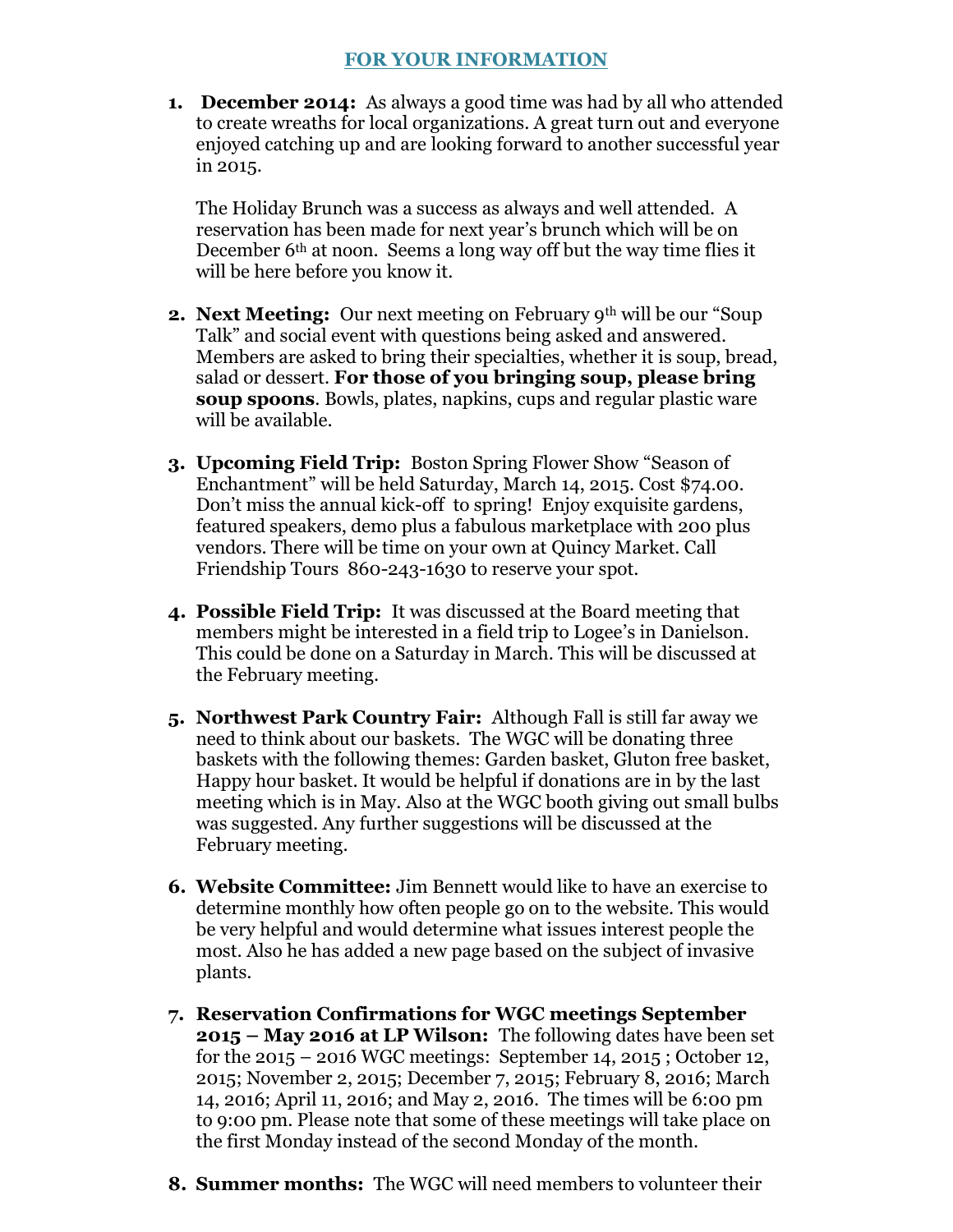homes for our June, July and August schedule. Thanks in advance to those who volunteer.

Thanks to Laura for adding the following page regarding grubs. A problem we have all had a one time or another.

Also don't forget to bring a non perishable food item for Windsor's food pantry.

# *HELPFUL HINTS AND INFORMATION:*

#### **Gardening Know How - http://www.gardeningknowhow.com Lawn Grubs** – How To Get Rid Of Grub Worms

By Nikki Phipps (Author of The Bulb-o-licious Garden [1])

Lawn grubs live in the soil eating grass roots and leaving your yard brown and unattractive. Not only can these pests damage the lawn, but their presence also invites unwelcome wildlife that feed on lawn grubs – digging up patches of grass in search for them. The majority of grub worms come from Japanese beetles [2], which lay their eggs in midsummer in sunny areas of the lawn. Taking care of this problem is simply a matter of how to detect grub worms and when to apply grub worm treatment.

### **How to Detect Grub Worms**

Knowing how to detect grub worms is key to treating them. Visible lawn grub damage can be seen from late summer to early fall. Look for irregular brown patches of lawn that peel away easily from the soil, like carpet. To determine the extent of infestation or which areas require treatment, dig up small sections of lawn. Typically, more than five grub worms per ¼ square foot warrants treatment and lawn grub control.

### **When to Apply Grub Worm Treatment**

Once lawn grubs have been detected and treatment is necessary, you need to know when to apply grub worm treatment. The best time for treating grub worms is in late summer or early fall while the grub worms are still small and close to the surface.

Grub worms are less susceptible to treatment in the spring, as they are too large and no longer feeding. For this reason, insecticides are less effective. Spring rains can also make this difficult, as applications may be washed away.

When choosing insecticides for lawn grubs, it's important to consider the various types. For fall treatment, Dylox is the most effective and fast acting available. However, two products worth consideration for use early in the season, Merit and Mach-2, can be helpful for prevention. These target the pests before they lay their eggs, killing them and any hatchlings before infestation occurs. Always read and follow instructions carefully when using these types of products.

### **Natural Grub Treatment**

For those choosing a more natural grub treatment as how to get rid of lawn worms, there are several options available. All of which are considered safe and effective. These include milky spore, neem oil, and nematodes – available at most garden centers.